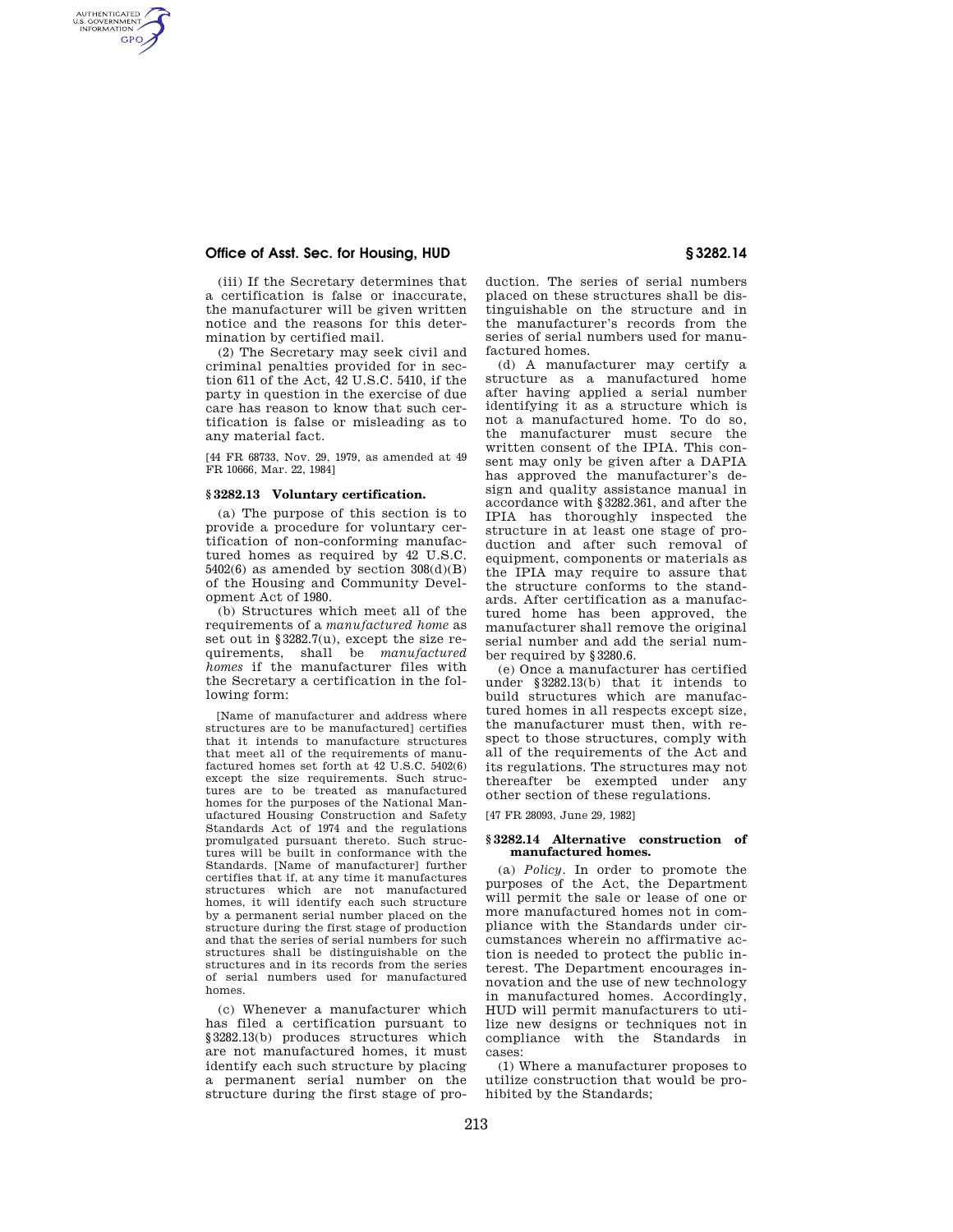**§ 3282.14 24 CFR Ch. XX (4–1–10 Edition)** 

(2) Where such construction would provide performance that is equivalent to or superior to that required by the Standards; and

(3) Where (i) compliance with the Standards would be unreasonable because of the circumstances of the particular case, or (ii) the alternative construction would be for purposes of research, testing or development of new techniques or designs. If a request for alternative construction is submitted and the facts are consistent with these principles, the Secretary may issue a letter under paragraph (c) of this section stating that no action will be taken under the Act based upon specific failures to conform to the Standards or these regulations, provided that certain conditions are met. The issuance of a letter under paragraph (c) of this section will not affect any right that any purchaser may have under the Act or other applicable law and will not preclude any further agency action that may become necessary.

(b) *Request for alternative construction.*  A manufacturer may submit a request for alternative construction of a manufactured home. The request should be sent to the U.S. Department of Housing and Urban Development, Manufactured Housing Standards Division, 451 Seventh Street, SW., Washington, DC 20410. The request must include:

(1) A copy of the manufactured design or plan for each nonconforming model which a manufacturer plans to build;

(2) An explanation of the manner in which the design fails to conform with the Standards, including a list of the specific standards involved;

(3) An explanation of how the design will result in homes that provide the same level of performance, quality, durability and safety as would be provided under the Standards;

(4) A copy of data adequate to support the request, including applicable test data, engineering calculations or certifications from nationally recognized laboratories;

(5) An estimate of the maximum number of manufactured home units affected and the location, if known, to which the units will be shipped;

(6) An indication of the period of time during which the manufacturer

proposes to engage in the manufacture, sale or lease of the nonconforming homes;

(7) A copy of the proposed notice to be provided to home purchasers;

(8) A list of the names and addresses of any dealers that would be selling the nonconforming homes; and

(9) A letter from the manufacturer's DAPIA indicating that the design(s) to which any nonconforming homes would be built meet the Standards in all other respects.

(c) *Issuance of the letter by the Secretary*—(1) *Contents of the letter.* If the Secretary issues a letter in response to a request for alternative construction, the letter shall include the specific standards affected, an explanation of the proposed activity or design, an explanation of how the request is consistent with the objectives of the Act, and any conditions that the manufacturer must meet.

(2) *Letter sent to IPIA, DAPIA and SAA.* The Secretary shall forward a copy of the letter to the manufacturer's IPIA and DAPIA along with a letter authorizing the DAPIA to approve plans containing the alternative construction, and authorizing the IPIA to permit use of the alternative construction, provided that the conditions set forth in the letter are met. The Secretary shall also forward a copy of the letter to the SAAs in the State of manufacture and the State(s) in which the homes are to be located, if known.

(3) *Alternative construction in additional models.* In cases where the Secretary grants a letter under this paragraph that is not model-specific, the Secretary may permit the manufacturer to include the alternative construction in additional models. In such cases, the DAPIA shall notify the Department of additional models that incorporate the alternative construction.

(d) *Revocation.* The Secretary may revoke or amend a letter issued under paragraph (c) of this section at any time. Such revocation or amendment will be prospective only. Where manufacturers have requested alternative construction for research, testing or development such alternative construction may not achieve the anticipated results. Therefore, the Secretary may require a manufacturer to bring